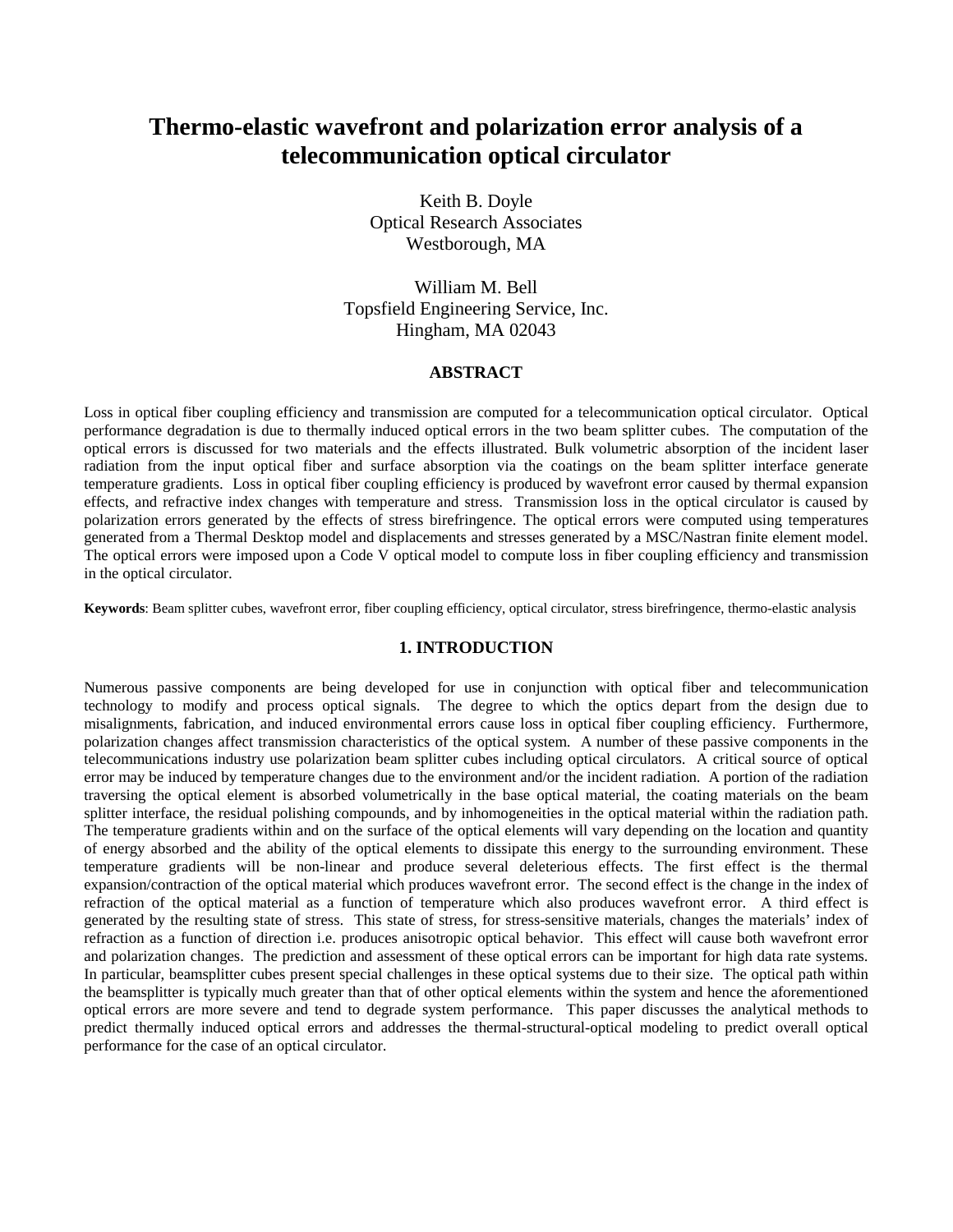#### **2. THERMAL INDUCED OPTICAL ERRORS**

The computation of thermally induced optical errors developed in the beam splitter cubes is discussed. The effect of the temperature changes on the optical path difference due to thermal expansion and index of refraction changes due to temperature is given by:

$$
\delta_T = \left(\alpha(n-1) + \frac{\partial n}{\partial t}\right) L \Delta T \tag{1}
$$

where:

 $\delta_T$  is the peak wavefront error due to temperature,  $\alpha$  is the coefficient of thermal expansion, n is the index of refraction,  $\Delta T$  is the temperature change, L is the length of the ray within the optical element, and the temperature coefficient of refractive index is denoted by  $\frac{\partial n}{\partial t}$ *n*  $rac{\partial n}{\partial t}$ .

For many transparent optical materials, the application of mechanical stress causes optical anisotropy i.e. the refractive index of the material is a function of direction. This is known as the photoelastic effect<sup>1</sup> and causes wavefront error and alters the polarization state of the incident wave. This effect is governed by the following fourth rank tensor transformation:

$$
\Delta \beta_{ij} = q_{ijkl} \sigma_{kl} \tag{2}
$$

where B is the dielectric impermeability and q represents the stress-optical coefficients. For an isotropic material exhibiting stress birefringence there are two stress optical coefficients. The stress-optical coefficient matrix is as follows:

$$
q = \begin{bmatrix} q_{11} q_{12} q_{12} & 0 & 0 & 0 \\ q_{12} q_{11} q_{12} & 0 & 0 & 0 \\ q_{12} q_{12} q_{11} & 0 & 0 & 0 \\ 0 & 0 & 0 & q_{44} & 0 \\ 0 & 0 & 0 & q_{44} & 0 \\ 0 & 0 & 0 & 0 & q_{44} \end{bmatrix} \quad \text{where} \quad q_{44} = \frac{q_{11} - q_{12}}{2} \tag{3}
$$

To compute the effects of stress birefringence for a given ray path, the principal stresses in the plane perpendicular to the ray direction must be determined. Thus a stress transformation must be performed to orient one of the planes of the stress tensor to be perpendicular to the ray direction. (In this case, a stress transformation is performed to orient the z-axis to be parallel with the ray direction.) Next, the principal stresses and the rotation angle in the xy-plane,  $\theta_{xy}$  are determined for the plane normal to the ray direction. This determines the direction of the principal indices of refraction, which are coincident with the principal stress directions. At each point of the stressed body which the ray traverses, the input polarized light is then resolved into two mutually perpendicular components lying in the planes of the principal stresses. This yields the following dielectric impermeability tensor:

$$
\Delta \beta_{ij} = \begin{bmatrix} q_{11} \sigma_{11} + q_{12} (\sigma_{22} + \sigma_{zz}) \\ q_{11} \sigma_{22} + q_{12} (\sigma_{11} + \sigma_{zz}) \\ q_{11} \sigma_{33} + q_{12} (\sigma_{11} + \sigma_{22}) \\ 0 \\ q_{44} \sigma_{yz} \\ q_{44} \sigma_{xz} \end{bmatrix}
$$

(4)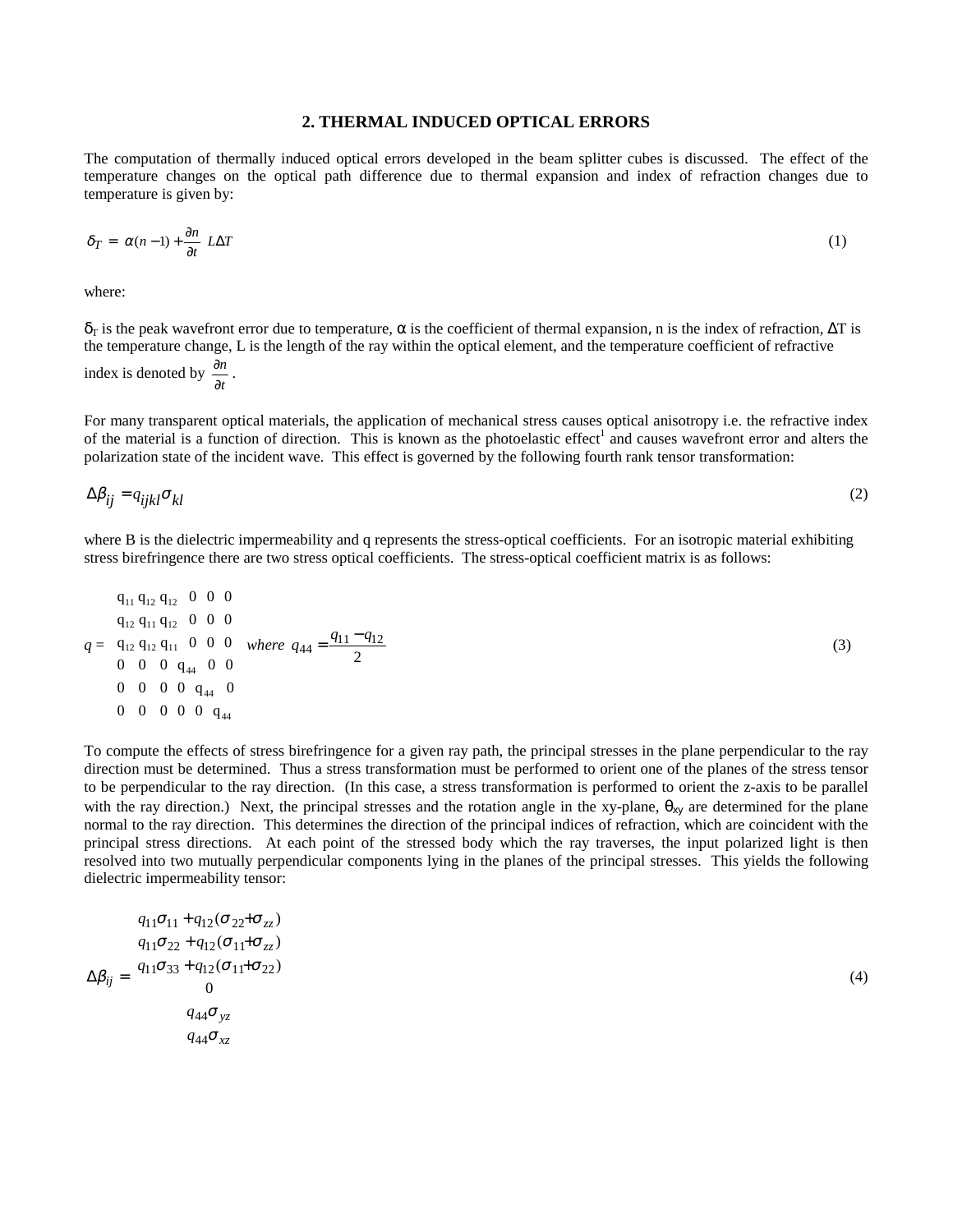where  $\sigma_{11}$  and  $\sigma_{22}$  are the principal stresses in the xy-plane and  $\sigma_{zz}$ ,  $\sigma_{xz}$ , and  $\sigma_{yz}$  are the stress terms based on the z-axis oriented parallel with the direction of the ray. The changes in refractive index in the two principal directions for small changes in optical properties are given by<sup>2</sup>:

$$
\Delta n_1 = -\frac{1}{2} n^3{}_o \Delta \beta_{11} = -\frac{1}{2} n^3{}_o [(q_{11}\sigma_{11} + q_{12}(\sigma_{22} + \sigma_{zz}))]
$$
\n(5)

$$
\Delta n_2 = -\frac{1}{2} n^3 \delta \Delta \beta_{22} = -\frac{1}{2} n^3 \delta [ (q_{11}\sigma_{22} + q_{12}(\sigma_{11} + \sigma_{zz})) ]
$$
 (6)

The phase retardations due to the index changes in the principal directions produces wavefront error and as given by:

$$
\delta_1 = \frac{2\pi\Delta n_1 L}{\lambda} \tag{7}
$$

$$
\delta_2 = \frac{2\pi\Delta n_2 L}{\lambda} \tag{8}
$$

The effects of stress birefringence on the wavefront error and output polarization state for each traced ray path were computed based on a technique outlined by Yiu and Meyer<sup>2</sup>. The use of Jones Calculus allows computation of retarder and rotation matrices based upon the resultant stress field in each finite element that the ray traverses. Successive matrix multiplications of these matrices generates the resultant wavefront error for each orthogonal component of polarization and the output polarization state. The retarder and rotation matrices, respectively, are shown below.

$$
R(\delta) = \begin{bmatrix} e^{i\delta_1} & 0 \\ 0 & e^{i\delta_2} \end{bmatrix}
$$
 (9)

$$
R(\theta) = \begin{bmatrix} \cos \theta & \sin \theta \\ -\sin \theta & \cos \theta \end{bmatrix}
$$
 (10)

For each element, the following matrix multiplication is performed:

$$
E_i = R(\theta)_i^T R(\delta)_i R(\theta)_i \tag{11}
$$

A system level matrix is generated by multiplying together each element matrix,  $E_i$ . The system level matrix is then multiplied by the input polarization state to yield the output polarization state. For unpolarized light, the initial rotation matrix angles are set to zero, and the amplitudes for the input state are set equal. The effects of ray splitting due to birefringence is ignored in the analysis, as is the effects of angular ray deviations produced by any surface and wavefront deformations e.g. the input rays are assumed to travel in straight lines through the beam splitter cube.

#### **3. OPTICAL CIRCULATOR / OPTICAL MODEL ANALYSIS**

In the telecommunication field, optical circulators are used for several applications including bi-directional transmission, WDM networks, and fiber amplifier systems. The function of a circulator is to redirect light from port-to-port, sequentially, in one direction only. In this example, light entering the circulator at port one, leaves the circulator at port two. A schematic of the optical circulator is shown in Figure 1 (U.S. Pat. No. 5,204,771 by Kuwahara). An unpolarized gaussian beam leaves the input optical fiber and is collimated prior to entering the optical circulator at port 1. The light enters the polarization beam splitter (PBS) #1 and half the energy is transmitted straight through the cube as p-polarization and half the energy is reflected 90-degrees as s-polarization. The two beams next traverse a 45-degree Faraday rotator and a polarization compensator, which convert the s-polarization state to p-polarization and vice versa. The two beams then enter PBS #2 where the two beams are recombined (p-polarization passes straight through the beam splitter and s-polarization is reflected) and exit the cube at port 2. The beams are then coupled into the output optical fiber. It is assumed that no other optical errors exist within the system other than thermally induced optical errors of the beam splitter cube.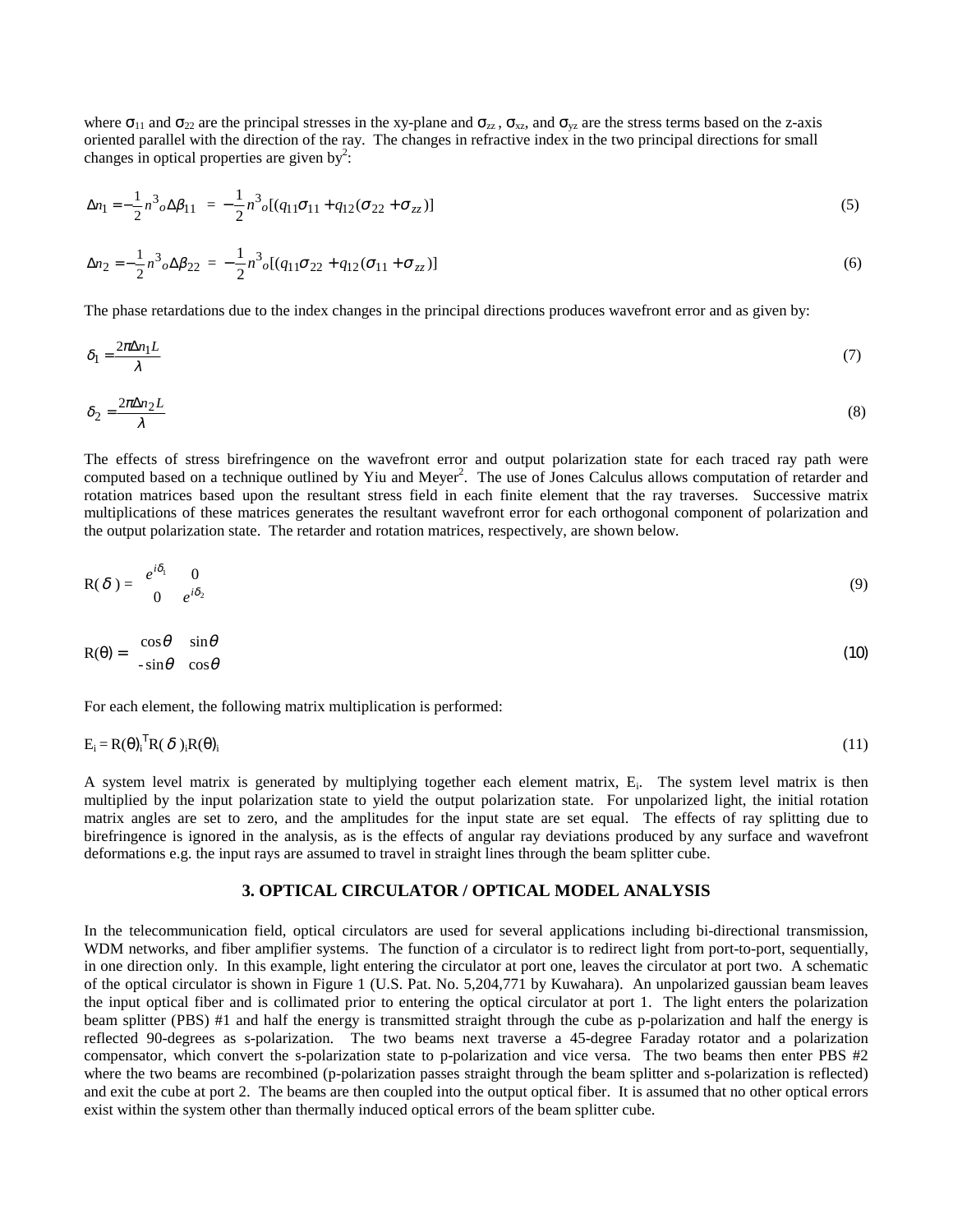The first effect of the optical errors considered is the loss of the light leaving port 1 and entering port 2 (light leaving port 1 and entering port 4 i.e. cross talk). Once the s-state and p-state polarized light are separated at the first beam splitter cube interface, the polarization states will be altered via stress birefringence as the beams traverse the second half of the PBS #1 and the first half of PBS #2 (the ray path within the PBS cube prior to hitting the beam splitter interface). The effects of stress birefringence convert the linear polarized light into elliptical states of polarization. The orthogonal components that are generated, resulting in the elliptical state, are transmitted to port 4. The percentage of this light lost is computed as the loss in transmission. A 30-dB loss to port 4 is considered significant.

The second effect of the optical errors is to reduce the optical fiber coupling efficiency. Surface and wavefront errors are added to the Code V model of the optical circulator to compute the fiber coupling efficiency loss. Interferogram (INT) files are used to model the optical perturbations. The wavefront INT file is used to account for index of refraction changes due to temperature and stress. This form of the INT file modifies the ray deviations and OPD but does not effect the surface. The surface INT file is used to represent optical surface deformations of the beam splitter cube. During ray tracing, the additional deformation, including the refractive index and angle of incidence are taken into account when calculating ray deviations or OPD. A third type of interferogram file allows the user to specify birefringence data. This feature accounts for the magnitude of stress birefringence, specified as the difference in optical path difference between the e-ray and the o-ray, and the orientation of the crystal axis. A flow-chart depicting the inter-disciplinary modeling is shown in Figure 2.

The optical errors were computed for two potential materials for the beam splitter cubes - fused silica and BK7. The material properties are given in Table 1. The temperatures in the beam splitter cube were computed using the thermal properties of fused silica. This temperature distribution was also used to compute the optical errors for BK7. This neglected the differences in bulk absorption and conductivity of BK7 as compared to fused silica. The dominant properties governing the optical errors are the thermal coefficient of refractive index, and the coefficient of thermal expansion values, which vary by more than a factor of ten between the two materials. Hence the temperature difference between the two materials was considered insignificant in the overall analysis.

### **4. THERMAL ANALYSIS**

The temperature changes induced in the beamsplitter cube due to the radiation from the input optical fiber were computed using the thermal analysis software program Thermal Desktop. Present thermal analysis software is not capable of bulk volumetric energy absorption in solid, transmissive elements. This software, however, is capable of energy absorption on plate elements of "zero" thickness. Hence, a two-stage analysis was required to compute the temperature change. The first step was to develop a heat rate model to determine the energy absorbed by the beamsplitter cube material using plate elements. The second step involved transferring the nodal heat rates, determined in the plate elements, to a thermal network model. Then, using SINDA/FLUINT, the steady-state temperature distribution of the cube was calculated as the absorbed energy was conducted out to the cube surfaces and then conducted, convected, and radiated to the surrounding environment.

A gaussian beam exits the input optical fiber and enters the beam splitter cube with a total power of 100 milliwatts at a wavelength of 1550 nm. The gaussian beam waist diameter is 6 mm. The percent of energy absorbed by the beam splitter cube material was estimated using data from Corning on the material fused silica. The absorption coefficient of the beam splitter interface was provided via data from the customer (2% of the incident radiation was assumed absorbed by the coating).

Using Thermal Desktop, there are a number of ways to emulate the energy beam characteristics. These include the following:

- Use of a heated source whose surface radiates a specific amount of energy in the correct shape, direction, and intensity.
- Use of multiple heat sources surfaces with varying intensity.
- Use of optical elements, such as lenses, to focus and direct the energy beam.
- Use of masks to contour the beam.
- Use of varying absorption coefficients in the beam path to emulate non-uniform intensity distributions
- Use of absorption coefficients that vary with angle of incidence.

For this effort, a simple collimated beam heat source of 100 milliwatts was used to demonstrate the overall analysis techniques.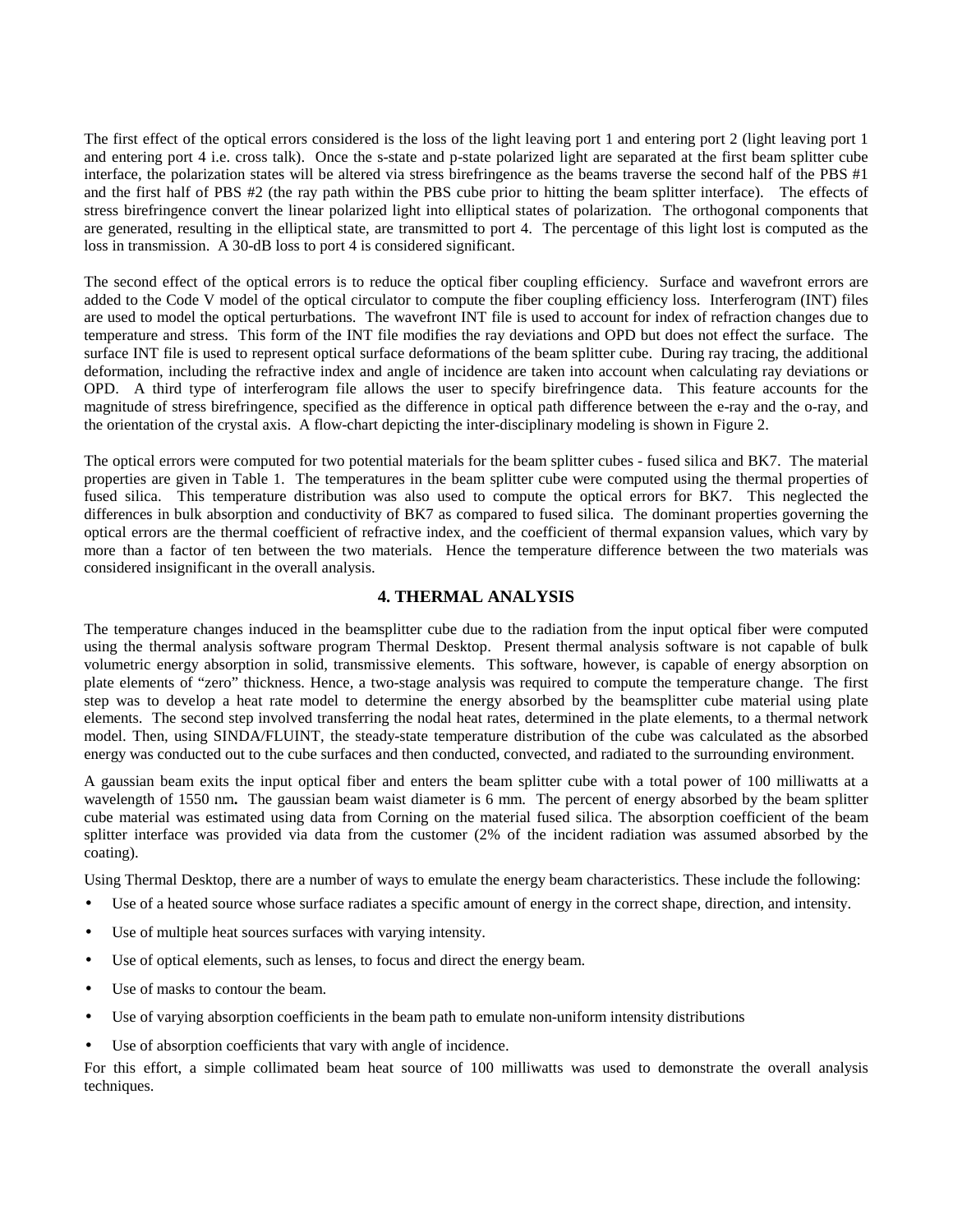The energy absorbed by bulk volumetric absorption was computed using plate elements of zero thickness. These plate elements represent a volumetric portion of the beamsplitter cube. They are assigned an effective absorptivity that will cause the element to absorb the amount of energy that would be absorbed by the solid that it represents, and transmit the remainder. These plate elements are also assigned a transmissive specularity of 1.0. The model was setup as a two-dimensional series of parallel plate elements (normal and perpendicular to the direction of the incident radiation) to account for energy flow in twodirections, and a diagonal plane representative of the beam splitter interface. Each plate element was subdivided into 225 nodes (15 x 15). The beamsplitter interface plate element was assigned an effective absorptivity that caused the element to absorb the amount of energy that would be absorbed by the coated surface, reflecting and transmitting the remainder with a transmissive specularity of 1.0.

The Thermal Desktop run of the radiation model, using Monte Carlo techniques and a sufficient number of rays, generated a tabulation of energy absorption for each node in the multiple plate model. Care was taken to assure that the total energy flow was accounted for, and the energy distribution was accurate.

A thermal network model of the beamsplitter cube, subdivided into 3,375 nodes (15x15x15), was created using Sinda/Fluint to predict steady-state temperatures, given the beam energy absorption and the surrounding environmental conditions. For simplicity, the beamsplitter was modeled as sitting in space with six sides radiating and convecting to the environment. The surrounding environment was considered a black cavity at 22 C. The thermal emissivity of the surfaces of the cube was set at 0.9. Convection was assumed to be "natural" and was computed for the six-sides based on the temperature difference from the cube surface to the environmental air temperature. Heat rates from the preceding analysis are applied to the nearest node in the thermal network model. All of the thermal network nodes are conductively connected to adjacent nodes or the environment with radiation and convection conductors. The beam splitter cube is assumed to be in a conducting isolated perfect kinematic mount in the analysis, and any thermal and structural effects induced by a non-ideal mount are ignored. Also note that the environment itself could in some cases be significantly non-uniform, and thus create larger temperature gradients within the beamsplitter cube.

The temperature distribution in the beam splitter cube ranged from 23.1 C to 26.2 C. The highest temperatures are at the center of the cube which absorb the largest amount of the radiation due to the absorption at the coating on the beamsplitter interface. Asymmetries exist in the beamsplitter cube temperature distribution due to the differences in the convective flow between the top and bottom faces, and the path of the incident and reflected radiation. A slight non-symmetrical temperature distribution is observed between the top and bottom faces (with the warmer temperatures on the bottom), and a nonsymmetrical left-to-right temperature distribution also exists (due to half of the incident radiation passing directly through the cube and the other half being reflected out the side of the cube). These nodal temperatures were mapped to the nodes of the structural model using Thermal Desktop. The beam splitter temperature distributions are shown on the finite element model in Figure 3. Further asymmetries could exist in the beam splitter cube temperature distribution due to the packaging configuration of the optical circulator, more differences in convection flow between the top and bottom faces, the path of the incident radiation, and a surrounding non-uniform radiation environment.

#### **5. STRUCTURAL ANALYSIS**

A MSC/Nastran finite element model of the beam splitter cube was created. An undeformed view of the finite element model, along with the global coordinate system, is shown in Figure 4. The optical axis is along the global z-axis and the incident light enters the minus Z face. Each side of the beam splitter cube is 8.7 mm. The model consisted of a  $15 \times 15 \times 16$ element mesh resulting in the generation of 4096 structural nodes. The model was constructed such that nodes existed along the geometric diagonal of the cube. Kinematic constraints were applied such that the induced model deformation and stress were a result of the applied temperature distribution.

A greatly exaggerated view of the finite element model deformation is shown in Figure 5. The highest temperatures exist in the center of the cube while the faces of the cube were at cooler temperatures. This resulted in compressive stresses in the center of the cube due to constrained thermal growth. The faces of the cube where radiation passes have higher temperatures at the center as compared to the edges. This generates a convex shape and thus tensile bending stresses on the lateral faces. The maximum principal stresses generated in the cube were 234 psi. The minimum principal stresses were -212 psi.

## **6. WAVEFRONT AND POLARIZATION ERROR ANALYSIS**

The temperature and stress distributions within the beam splitter cubes were used to compute the optical errors. The beam splitter surface displacements, computed by the finite element model, of the entering, exiting, and interface planes were fit to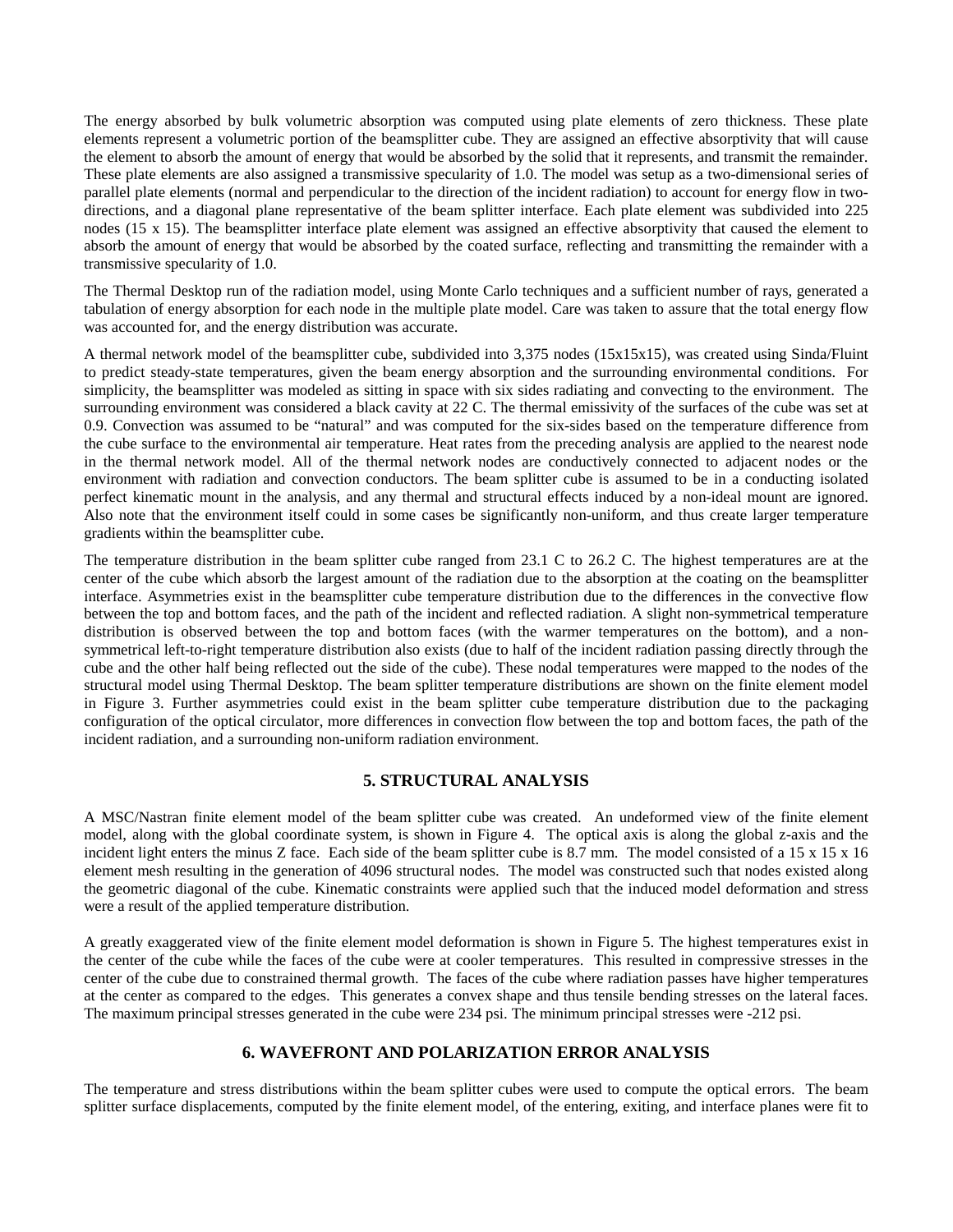Zernike Polynomials and output into Code V surface INT files using a Matlab program. For analytical simplification, the amount of energy loss due to reflection, bulk volumetric absorption, and coating absorption was neglected in figuring inputs to PBS #2, so the temperature, displacement, and stress fields were identical (aside from a 180-degree rotation) for the two beam splitter cubes in the optical circulator. Thus, four surface INT files describe the displacements for the two beam splitter cubes.

Wavefront errors generated by the changes in index of refraction due to temperature changes were computed using a Matlab program. A square grid of twenty-five rays was passed through the beam splitter cube with index changes summed as the ray traversed each element of the thermal model. This computation was performed twice to account for rays that traveled through the beam splitter interface and exited out the rear face and for the rays that were reflected at the beam splitter interface (re-directed 90-degrees) and exited out the side of the cube. The index changes were then interpolated to a 51 x 51 grid, fit to Zernike polynomials, and output as Code V wavefront INT files.

Wavefront and polarization errors generated by the stresses in the beam splitter were computed by tracing twenty-five rays through the finite element generated stress field. A Matlab program computed the rotation and retarder matrices for each finite element that the ray traversed and successive multiplication of these matrices allowed the determination of the wavefront error for each orthogonal component and the output polarization state. This calculation was performed twice to account for rays passing straight through the cube and exiting out the rear face and for the rays reflecting off the beam splitter interface and exiting out the side face. The stress-induced retardance for each orthogonal component (s and p-polarization states) for the 25 rays was interpolated to a 51 x 51 grid, fit to Zernike polynomials, and output to wavefront INT files. The effects of stress birefringence were accounted for by using birefringent INT files. The first beam splitter interface converts the unpolarized light into the two orthogonal s and p-polarization states. The polarized states pass through the stress fields of the second half of the first beam splitter and the first half of the second beam splitter (path prior to the beam splitter interface) which cause each linear polarized state to become elliptical due to the stress birefringence The retardance difference values for the 25-rays were used to generate birefringent magnitude INT files and the ratio of the amplitudes were used to create the orientation INT files. The birefringent INT files were placed on a dummy surface at the second beam splitter interface.

## **7. RESULTS**

Loss in optical fiber coupling efficiency and transmission was computed and compared using two beam splitter cube materials – fused silica and BK7. The results were based on the assumption that the temperature distribution in the cube was the same for both materials. The loss in fiber coupling efficiency is governed by the surface error of the faces of the cube, and the wavefront error due to the temperature and stress fields. The rms surface error of the faces of the beam splitter cube for the two materials are shown in Table 2. As expected the displacements for the fused silica cube are over an order of magnitude less than the displacements for the BK7 cube due the CTE difference between the materials. Contour maps of the surface error for the four relevant surfaces are shown in Figures 6-9. The errors for the three exterior surfaces are dominated by piston and focus error. The dominant error for the beam splitter interface is tilt.

The wavefront error due to the temperature and stress-induced changes in the index of refraction for the two materials are shown in Table 3. The stress-induced wavefront error in fused silica is more than an order of magnitude less than that of BK7. This is explained, again, by the CTE difference between the two materials. Contour maps of the stress-induced wavefront error for the optical circulator (i.e. the combined effects of the two beam splitter cubes) are shown in Figure 10. The primary errors are focus and spherical aberration. On the other hand, the wavefront error due to the temperature induced changes in refractive index for fused silica are an order of magnitude greater than that of BK7. This is due to the difference in the thermal coefficient of refractive index. Contour maps for the wavefront error (combined effects of the two beam splitter cubes) due to index of refraction changes with temperature are shown in Figure 11. The dominant error is again focus and spherical aberration.

The optical coupling efficiency for the optical circulator, for both materials, was computed using Code V (see Table 4). The optical coupling loss, expressed in dB, for fused silica was –0.46 dB**.** The optical coupling loss, using BK7 as the beam splitter cube material, was -0.11 dB. Optical coupling loss on the order of 0.25 to 0.5 dB begin to present problems for high data rate telecommunication systems. Optical errors in other system components and misalignments will further degrade coupling efficiency.

The loss in transmission of the optical circulator was also computed using Code V. The transmission loss from light leaving port 1 to port 2 (i.e light lost to port 4), as caused by stress birefringence, was considered negligible. This result may be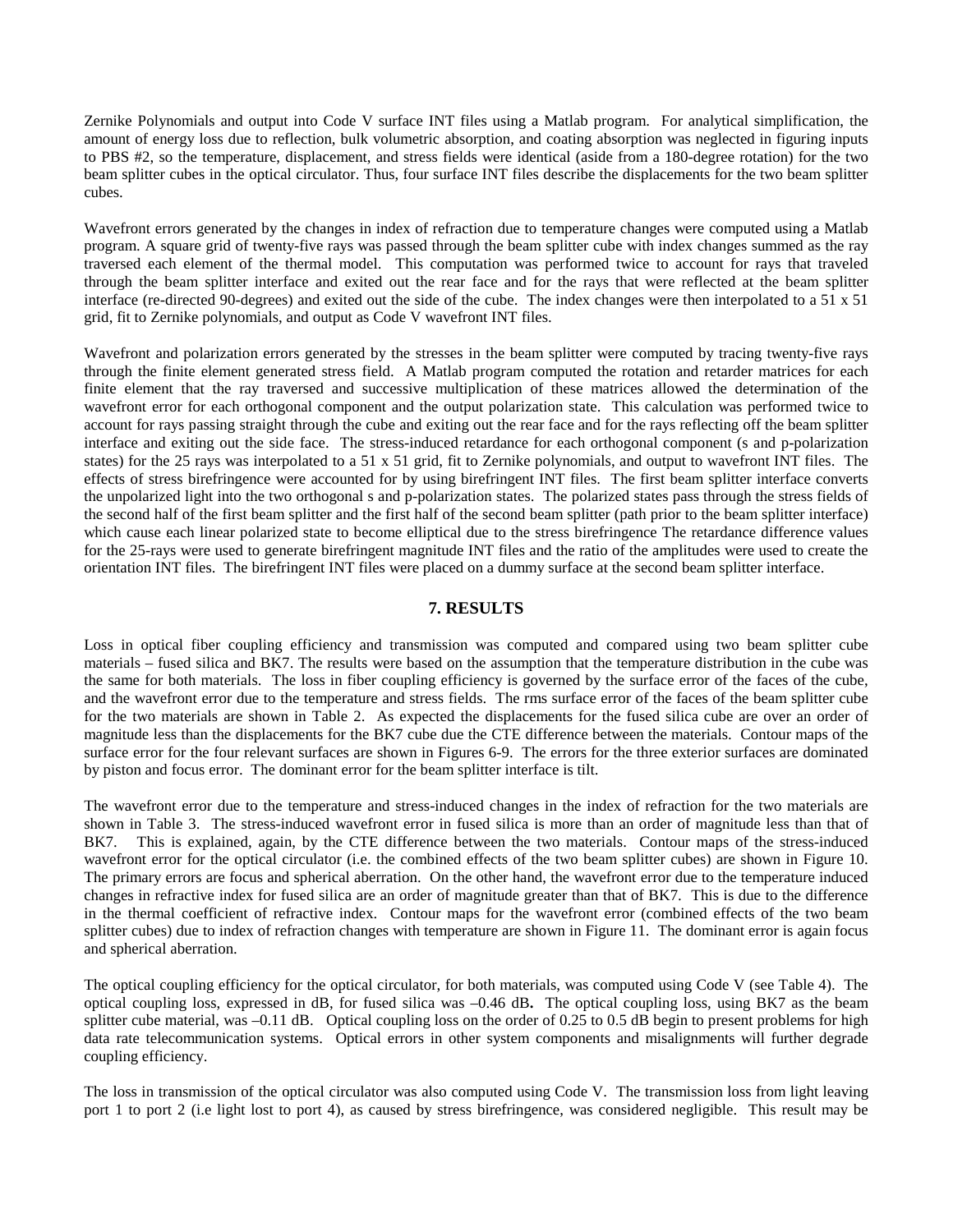explained by the fact that the majority of the energy in the gaussian beam traverses a stress field that is void of shear stresses in the plane normal to the ray direction. Thus, the x and y-axes of the ray coordinate system define the principal axes and the rotation angle is zero. For an initial linearly polarized ray, the resulting stress state retards each component of the polarization vector but it does not affect the amplitude, and thus the transmission characteristics remain relatively unchanged. For a change in amplitude to occur in the s- and p-polarization states, there must exist a rotation angle in the plane normal to the ray between the ray coordinate system and the principal coordinate system. The stress fields near the edges of the cube, and in particular the corners, exhibit significant shear stresses. However, the energy in the gaussian beam at the edge of the cube is insignificant resulting in little overall transmission loss.

#### **8. CONCLUSION**

Optical fiber coupling and transmission losses were computed for a telecommunication optical circulator based on optical errors in the beam splitter cubes. The analysis was performed for two potential material choices for the beam splitter cubes – fused silica and BK7. A Code V optical model was used to compute the fiber coupling efficiency and transmission loss based on errors applied to the model through interferogram files. Thermal and structural models were used to generate the temperature, displacement, and stress distributions in the beam splitter cubes. Matlab programs were used to transform the data into the appropriate interferogram file format to perturb the optical model. For fused silica, the optical errors were dominated by refractive index changes due to temperature. Conversely, for BK7 the optical errors were a result of structural effects. Surface distortions of the beam splitter surfaces and stress-induced index of refractive changes for BK7 dominated index of refraction changes due to temperature. These results are explained by the order of magnitude difference in the coefficient of thermal expansion and the temperature coefficient of refractive index between the two materials. The effect of the optical errors on optical coupling efficiency for BK7 is to produce a coupling loss of –0.11 dB. The optical errors in fused silica generated a coupling loss of –0.46 dB. The transmission loss due to stress birefringence was determined to be negligible. This may be explained by the lack of shear stresses in the beam splitter cubes. Thus the principal stress axes are coincident with the ray coordinate axes, and the linearly polarized wave stays nearly linear after passing through the stress fields.

#### **REFERENCES**

<sup>1</sup> American Institute of Physics Handbook,  $2^{nd}$  Edition, Dwight E. Gray, Editor, McGraw-Hill Book Company, 1963.

 $2$ Yiu, Y. C. and Meyer, A. R., Computation of Optical Errors in Transparent Optical Elements due to Three Dimensional Photoelastic Effect, Proceedings of SPIE – the International Society for Optical Engineering, Vol. 1303, 1990.

| <b>MATERIAL PROPERTIES</b>                                            | BK7          | <b>FUSED</b>  |
|-----------------------------------------------------------------------|--------------|---------------|
|                                                                       |              | <b>SILICA</b> |
| Elastic Modulus (mpsi)                                                | 11.7         | 10.6          |
| Poisson Ratio                                                         | 0.206        | 0.176         |
| $CTE$ (ppm/C)                                                         | 7.1          | 0.56          |
| Thermal-Optic $(x 10^6)$                                              | 09           | 11.1          |
| Stress-Optic, $q_{11}/q_{12}$ (in <sup>2</sup> /lb x10 <sup>8</sup> ) | $-0.35/-2.9$ | $-2.2/-4.4$   |

| <b>RMS SURFACE ERROR</b> |      |        |  |
|--------------------------|------|--------|--|
| $(\lambda$ AT 1550 NM)   |      |        |  |
| X1000                    | BK7  | Fused  |  |
|                          |      | Silica |  |
| Front                    | 9.6  | 0.75   |  |
| Rear                     | 9.7  | 0.76   |  |
| Side                     | 11.0 | 0.83   |  |
| Interface                | 12.0 | 0.92   |  |

Table 2. Beam Splitter Surface Errors

| OPTICAL COUPLING |              |  |
|------------------|--------------|--|
| LOSS (DB)        |              |  |
| BK7              | Fused Silica |  |
| $-0.11$          | $-0.46$      |  |

Stress 19.5 1.0 Table 3. Temperature and Stress-Induced WFE

WAVEFRONT ERROR RMS (λ AT 1550 NM) X1000 BK7 Fused Silica Temperature 7.0 84.0

Table 1. Material Properties

Table 4. Optical Coupling Loss

| <b>TABLES</b> |
|---------------|
|---------------|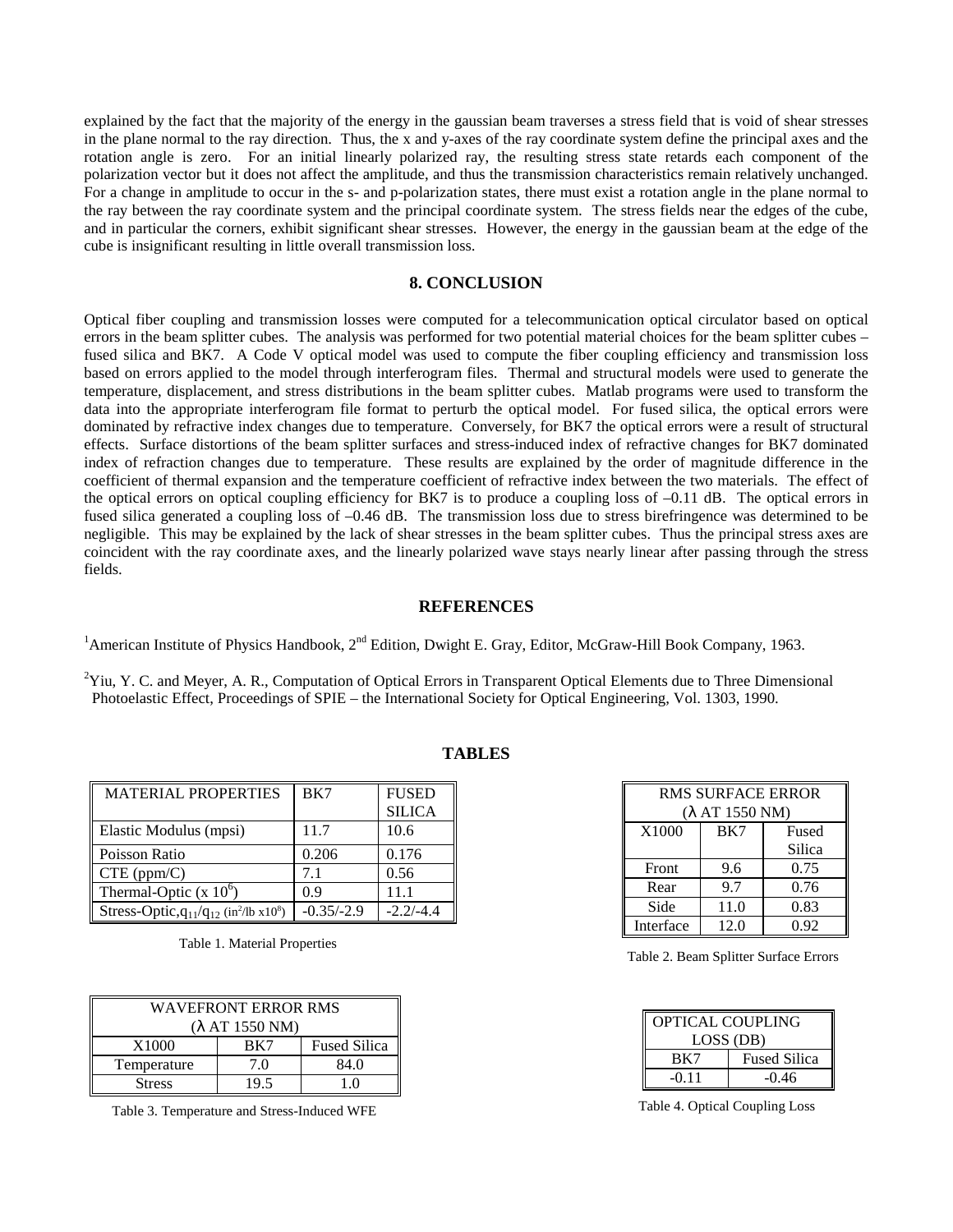## **FIGURES**



Figure 1. Optical Circulator Schematic



Figure 2. Integrated Modeling Flow-Chart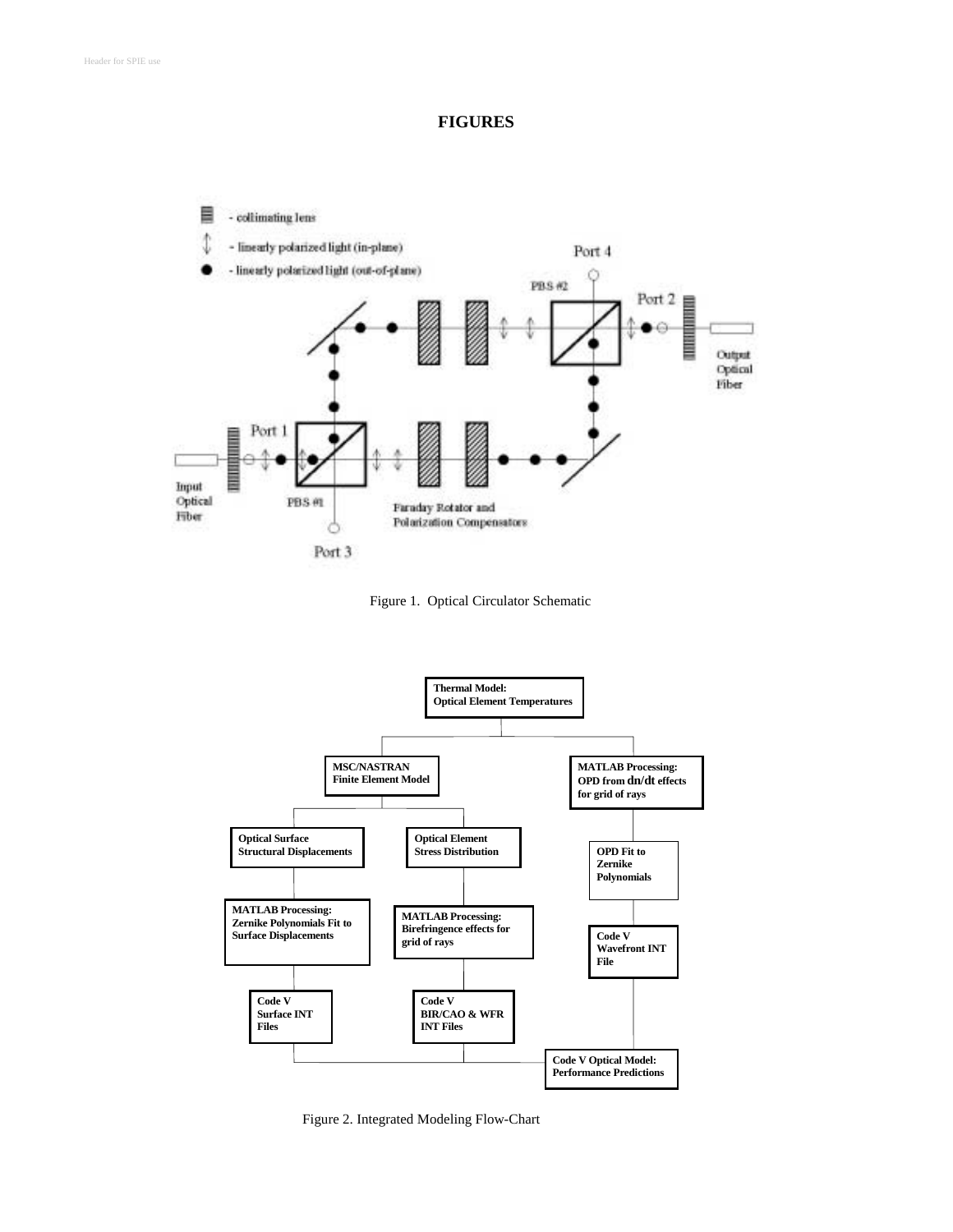

Figure 3. Beam Splitter Cube Temperature Contour Map